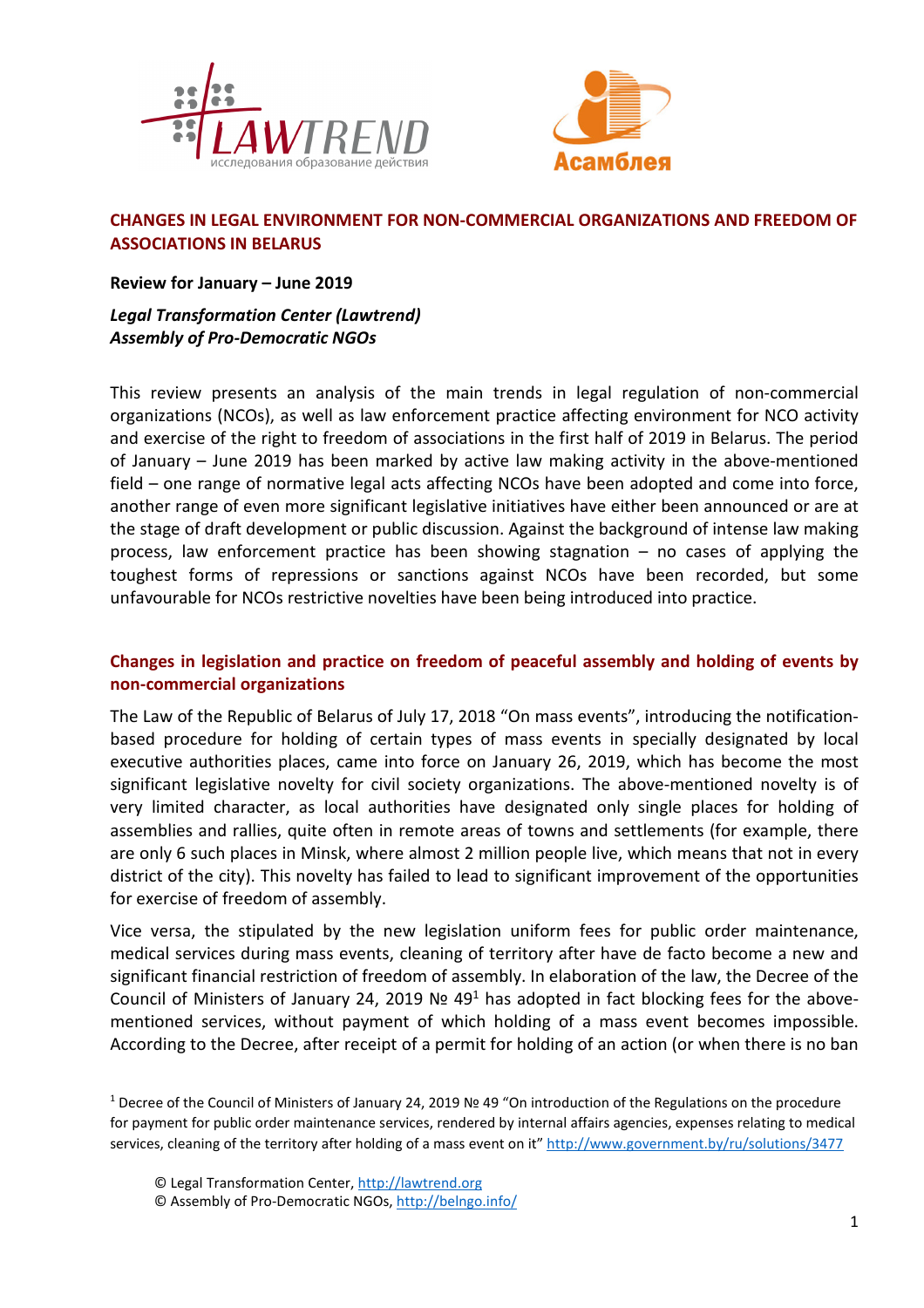on holding of an event in accordance with the notification-based procedure), organizers must conclude contracts on public order maintenance, medical services and cleaning of the territory not later than 2 days prior the planned date of the event.

For example, in order to pay for the MIA expenses for public order maintenance, an applicant must preliminarily undertake the commitment to pay the following amounts for public order maintenance to the MIA:

- 3 basic units (76,5 roubles or 33 Euros) when up to 10 people participate in an action;
- 25 basic units (637,5 roubles or 279 Euros) from 11 to 100 people;
- 150 basic units (3825 roubles or 1 674 Euros) from 101 to 1000 people;
- 250 basic units (6375 roubles or 2790 Euros) more than 1000 people.

These rates are applied in respect of mass events in the places, designated as permanent ones. The rates for holding of mass events in all other places are 1,5 times higher.

Taking into account the high fees (in essence – prohibitive ones), in the first half of 2019, some organizers of sport, religious, public and political events had to refuse holding of their actions. For example, for the first time in many years, organizers of the traditional Chernobyl Way march decided not to submit the application for the action and the action had to take an unsanctioned form, so that certain participants were later fined.

Besides, introduction of the opportunity for holding of mass events in accordance with the notification-based procedure has led in some cases to the situation when authorities used this pretense to refuse holding of events in other places. In particular, in 2019, Minsk authorities refused to authorize any of mass events to celebrate the anniversary of the declaration of independence of the Belarusian Democratic Republic, which are traditionally held in the capital. On March 5, 2019 the Minsk City Executive Committee prohibited the public association BPF "Revival" and the informational and educational institution Amaroka from holding a demonstration and a meeting at the Dinamo Stadium because of "unreasonableness" and due to the fact that the applicants had announced the place of the event before getting the permit from the authorities. Similar ban followed the submission by the applicants of the second application for holding of this mass event in another place in downtown Minsk. The Belarusian Social Democratic Party (Hramada), the United Civil Party and the For Freedom movement were also refused the permit to hold meetings on March 24 and 25 near the Opera and Ballet Theater in the Paris Commune square. The grounds for refusal were similar – information in the media about the place of the meeting before receiving the permit from the authorities, as well as nonconformity of the place for holding of the planned mass event with legislative requirements. The authorities mentioned the opportunity to hold the event in accordance with the notification-based procedure in all these refusals.

Thus, none of the three applications for holding of mass events to celebrate March 25 in Minsk was satisfied and all the planned for Freedom Day events were forbidden. A part of the organizers had to settle for holding of this event in accordance with the notification-based procedure, however militia groundlessly detained two participants during the event. Being unsatisfied with the quality of "public order maintenance services", the applicants of the event refused to pay the amounts invoiced by militia under the agreement, which also led to the organizers being brought to administrative liability in the form of fines.

Besides, phrasing of the notion "mass event" has remained excessively broad. Moreover, in the amended version of the law, сcultural and entertainment events were also referred to the notion

<sup>©</sup> Legal Transformation Center, http://lawtrend.org

<sup>©</sup> Assembly of Pro-Democratic NGOs, http://belngo.info/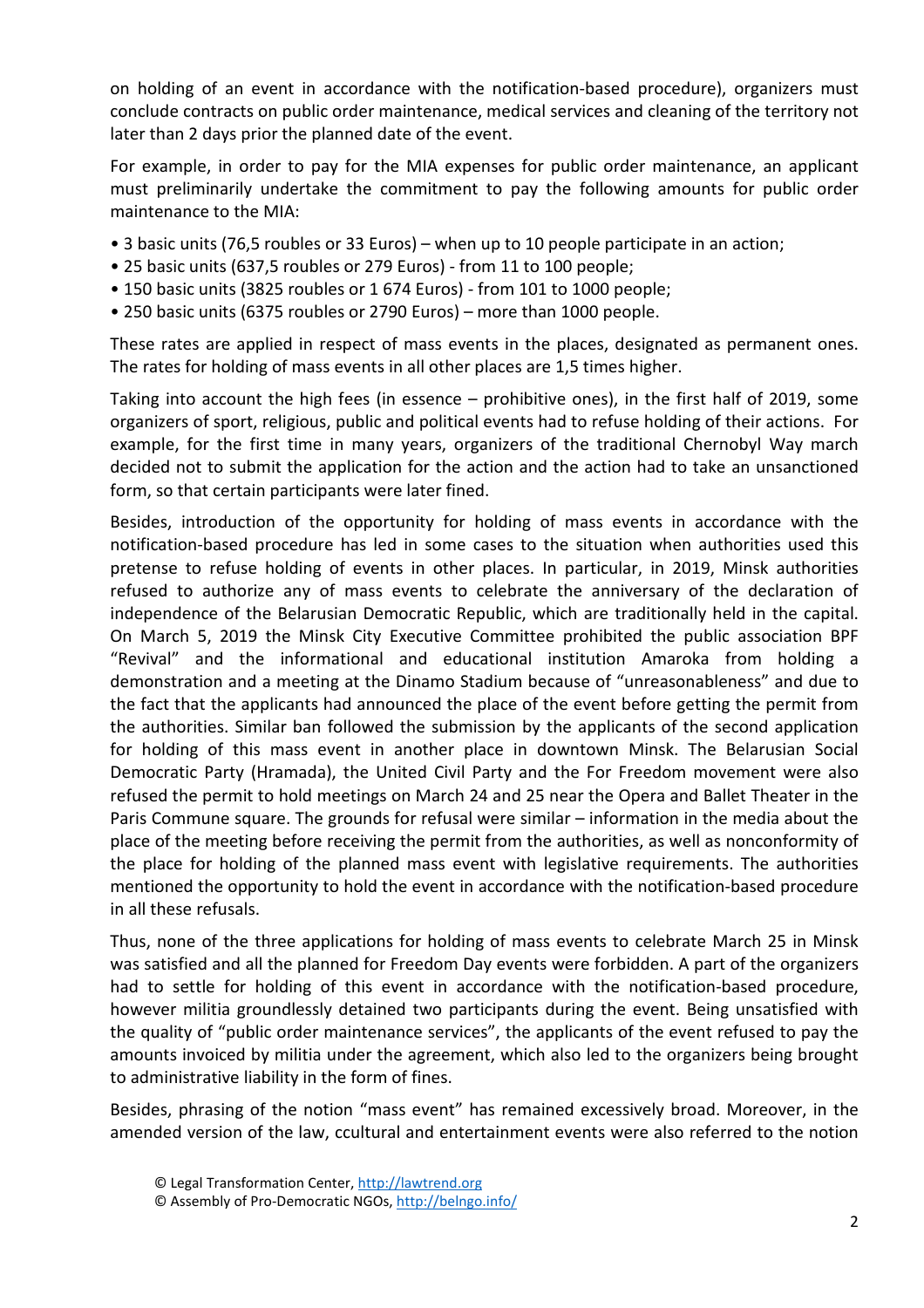"mass events", which in fact makes it necessary for NCOs to receive permits for holding of various statutory events – tourist gatherings, summer camps, etc.

There were no cases of applying in practice the stipulated by the amended law administrative responsibility of legal entities for violation of the legislation on mass events against NCOs recorded in the first half of 2019.

In general, new regulations of freedom of peaceful assemblies under the amended Law "On mass events" have failed to favour improvement of the opportunities for exercise of freedom of peaceful assemblies in Belarus. Moreover, despite introduction of elements of holding static meetings under the notification-based principle, there have de facto become significantly less opportunities for holding meetings because of introduction of groundlessly overstated obligatory payments, without payment of which legal holding of meetings is impossible.

## **Changes in legislation affecting non-commercial organizations**

Exclusion of Article 193<sup>1</sup> "Illegal organization or participation in the activity of a public association, religious organization or foundation" from the Criminal Code has become a long-awaited event. The Law "On introduction of amendments and addenda to some codes of the Republic of Belarus" was officially published on January 18, 2019 and this norm lost its force on July 19, 2019. Introduced to the Criminal Code in 2005, the article has for almost 15 years been criticized by international human rights community, which interpreted it as the most flagrant violation of freedom of association<sup>2</sup>. There are 18 people known to have been convicted under Article 193<sup>1</sup> for the period of the article being in force. However, there have also been facts known when the KGB and public prosecution offices issued dozens of warnings, threatening to bring citizens to criminal responsibility if they don't stop their activity within unregistered organizations.

Abolition of Article 193<sup>1</sup> is victory and success of the Belarusian civil society. However, the situation is overshadowed with the fact that the ban on activity of unregistered organizations itself has not been excluded from the legislation – starting from July 19, 2019 violation of this ban is subject to administrative responsibility under Article 23.88 of the Code of Administrative Offences "Illegal organization or participation in the activity of a public association, religious organization or foundation", whose content is similar to the one of previous Article 193<sup>1</sup> of the Criminal Code. It provides for the fine of up to 50 basic units (1275 roubles or about 560 Euros) for the same activities within unregistered public associations, religious organizations, political parties. These changes are especially alarming due to the fact that powers to draw up protocols and examine administrative cases under Article 23.88 of the Code of Administrative Offences are given to the MIA and the Ministry of Justice agencies, which means it will be done out of court.

International standards on freedom of associations consider the obligation to get state registration as unacceptable restriction of freedom of associations. In particular, according to the Guidelines on Freedom of Association, the state should recognize both formal and informal associations, allow activity of the latter and shouldn't consider it as unlawful. Legislation should not compel associations to gain the status of a legal personality, it should only provide associations with the possibility of doing so. In particular, legislation should not require obligatory official registration of

<sup>2</sup> "Ban on the activities of unregistered associations in Belarus"/"Забарона дзейнасьці незарэгістраваных аб'яднаньняў у Беларусі" (Assembly of Pro-Democratic NGOs, 2010) http://belngo.info/2010.zabarona-dzejnascinezarehistravanych-ab-jadnannjaw-u-belarusi-artykul-193-1-kryminalnaha-kodeksu.html

<sup>©</sup> Assembly of Pro-Democratic NGOs, http://belngo.info/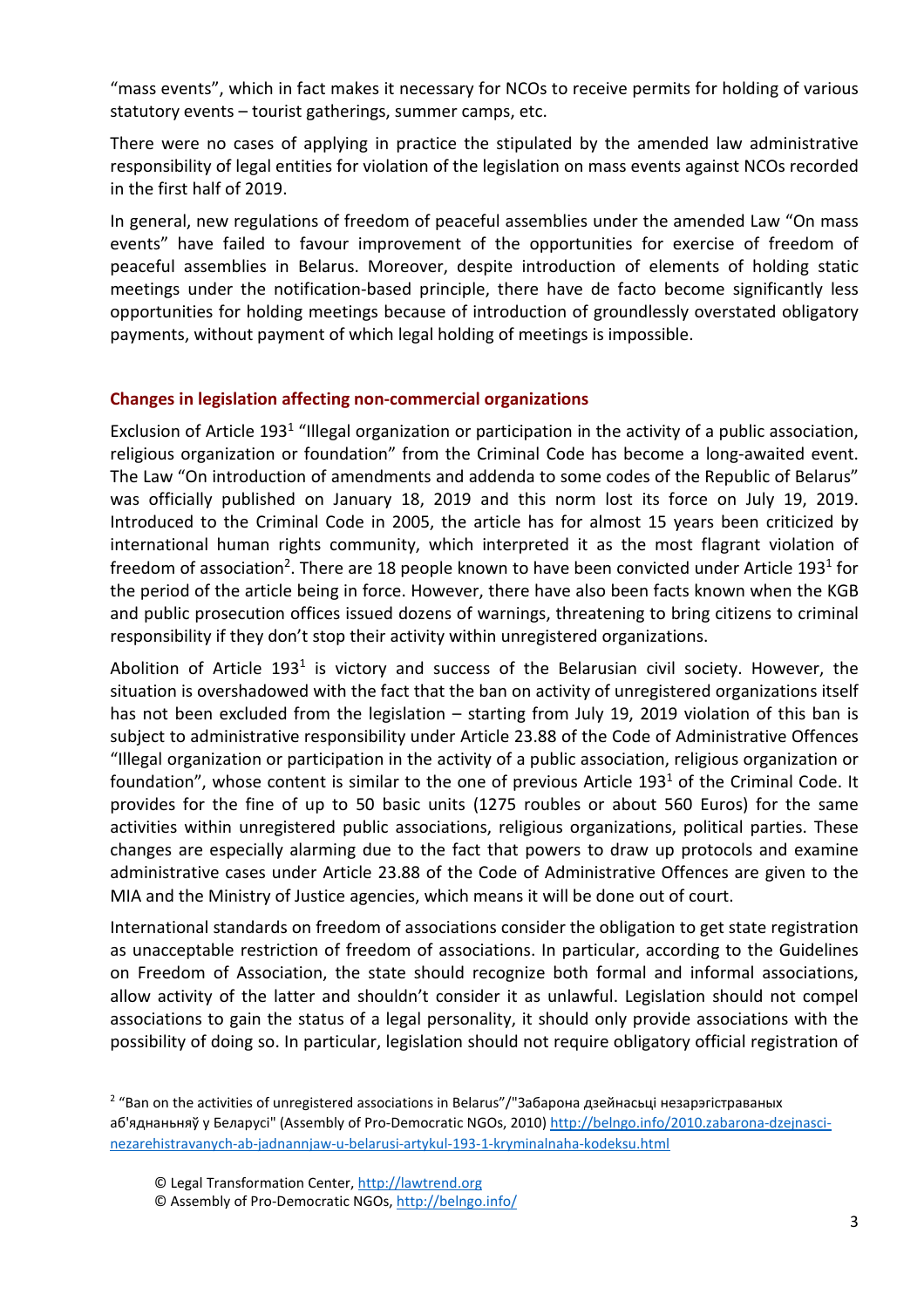associations. Obtaining the status of a legal entity, an association gets legal rights and duties, including the capacity to enter into contracts and to litigate and be litigated against. Informal associations depend upon legal personality of their members for any such actions required for the pursuit of their objectives<sup>3</sup>.

Belarusian human rights organizations assess abolition of Article 193<sup>1</sup> of the Criminal Code as an important and necessary step towards improvement of the situation with freedom of association in Belarus. At the same time, human rights defenders state that replacement of criminal responsibility with administrative one for the activity, relating to exercise of citizens' rights, is evidence of lack of political will to ensure freedom of association in the country. Belarusian human rights CSOs think that in order to truly solve the problems of unreasonable restrictions on conditions for CSO work, it is necessary not only to abolish the odious Article 193<sup>1</sup> of the Criminal Code, but also to take the following steps:

 - Removal of all norms regarding the ban on activity of unregistered organizations from the legislation (Article 7 Part 2 of the Law "On political parties" and Article 7 Part 2 of the Law "On public associations"), which will provide citizens with the opportunity for free exercise of their right to freedom of association.

- Bringing the procedure for registration of public associations, religious organizations and foundations in accordance with international standards, which would provide everyone with the opportunity to register NCOs in the absence of discrimination and unreasonable or politically motivated obstacles<sup>4</sup>.

Coming into force of Article 23.88 of the Code of Administrative Offences and possible practice of its application will be an important freedom of association index in the country and can become one of fundamental indicators of legal conditions for civil society organizations in Belarus.

Coming into force of the new Law of the Republic of Belarus "On normative legal acts" on February 1, 2019 should be assessed as a positive amendment to the legislation. The law itself has failed to significantly broaden opportunities for public participation in political decision-making, however it has regulated a range of disputable issues of organization of public discussions and left much to be regulated by future governmental by-laws, which have to be adopted to develop this law.

The law stipulates that by the decision of the President of the Republic of Belarus, another subject with the right to legislative initiative, rule-making body (official) or state body (organization), preparing a draft normative legal act, a draft normative legal act can be brought up for public discussion (by the public or professionals) in the global computer network Internet on the website "Legal Forum of Belarus", as well as through parliamentary hearings, in the media or by other means, not contradicting the legislation. Generally, the following drafts are subjects to public discussions: draft legislative acts and decrees of the Council of Ministers of the Republic of Belarus, affecting citizens' and legal personalities' rights, freedoms and duties and introducing new or fundamentally changing existing approaches towards legal regulation of a certain sphere of social relations; draft legislative acts, which could significantly influence the conditions for entrepreneurial activity; other draft legislative acts by order of the President of the Republic of

<sup>3</sup> OSCE/ODIHR and Venice Commission Guidelines on Freedom of Association (para. 48-50, 151) https://www.osce.org/odihr/132371

<sup>&</sup>lt;sup>4</sup> Repeal of Article 193<sup>1</sup> is half measure. Statement of human rights organizations. http://belngo.info/2018.zajava-193-1.html

<sup>©</sup> Legal Transformation Center, http://lawtrend.org

<sup>©</sup> Assembly of Pro-Democratic NGOs, http://belngo.info/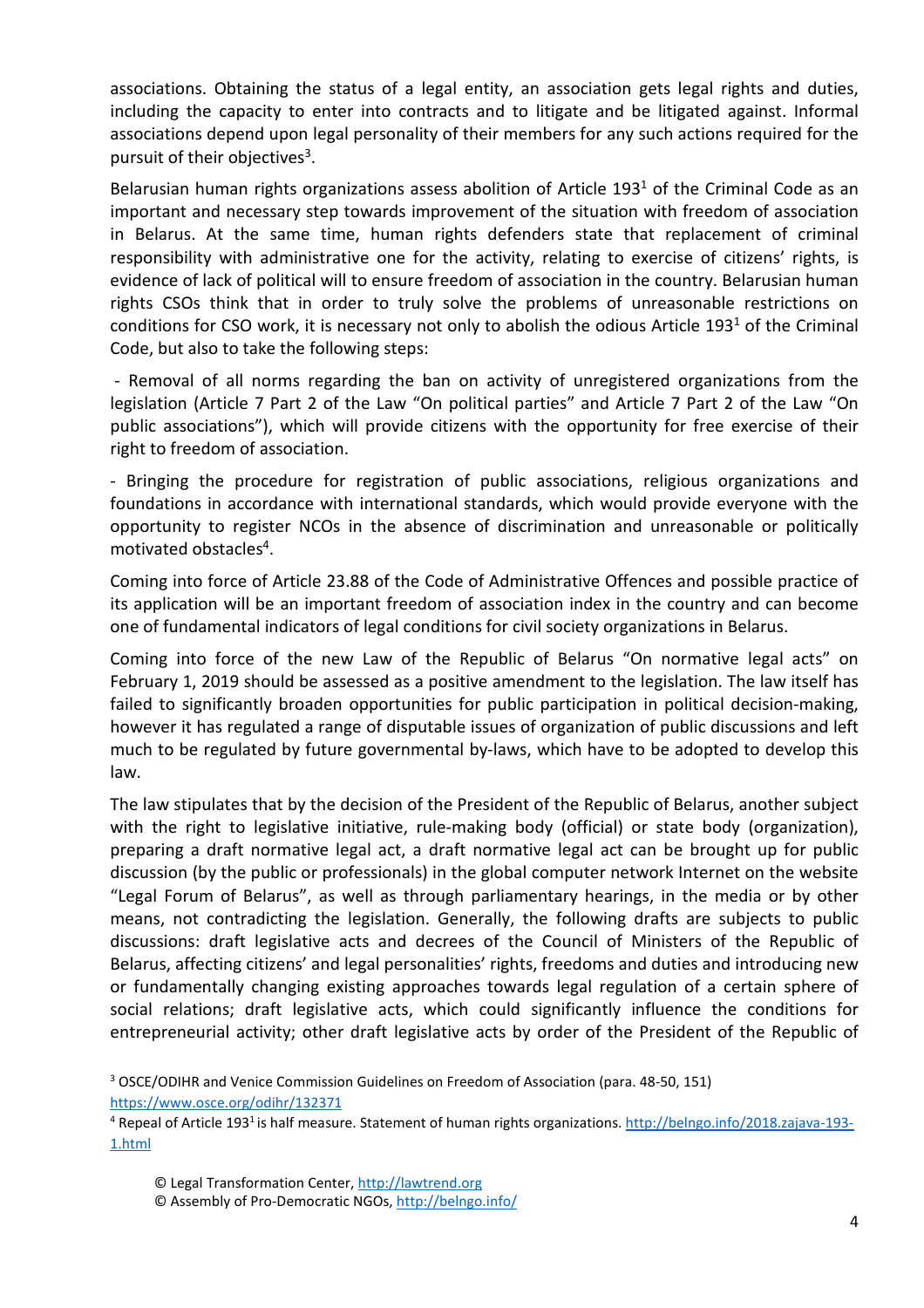Belarus, the Council of Ministers of the Republic of Belarus, the Administration of the President of the Republic of Belarus or at the initiative of an organizer of public discussions. Legislative acts could provide for public discussions of other draft normative legal acts and contain the specifics of the procedure for conduct of such discussions.

Later in 2019, the government adopted two by-laws to develop the provisions of the law – the Ordinance of January 28, 2019 № 56 "On public discussions of draft normative legal acts" and the Ordinance of January 25, 2019 № 54, which introduced the Instruction on predicting consequences of adoption (publishing) of normative legal acts. It is stipulated that the term for public discussions of a normative legal act is decided by an organizer of public discussions depending on the specifics of social relations regulated and makes up not less than 10 calendar days. The fact that the ordinance stipulates for the obligation to publish results of public discussions is a positive norm, imposition of which representatives of civil society organizations have also struggled for. At the same time, completeness of such information will in practice depend on state bodies, which will be organizers of public discussions. The ordinance stipulates that after the term for public discussions of a normative legal act is over, an organizer of public discussions must within seven working days submit a brief summary of the results of public discussions for publication on resources, which the information about holding of public discussions of a normative legal act was published on. It must contain information about terms, type and means of public discussions, the number of participants, remarks and (or) proposals on a draft normative legal act received and when necessary cover the most burning issues, which caused citizens' reaction in the process of public discussions, as well as other data.

On June 13, 2019 the House of Representatives of the National Assembly of the Republic of Belarus adopted in second reading the draft Law of the Republic of Belarus "On amendments to the Law of the Republic of Belarus "On combating extremism"". As noticed by the government while presenting this law, it aims at "further improvement of the legislation on protection of public order and morality from the spread of ideology of Nazism and other extremism". At the same time, in the course of discussing this draft law within the parliamentary working group with participation of representatives of human rights community and political parties, the concern has been raised that this draft law introduces broadened interpretations of the notion "extremism", which allow to use measures aimed at combating propaganda of anti-social actions to restrict freedom of opinion and expression. The reason for this concern is the fact that the practice of recognizing informational materials as extremist and bringing citizens to administrative responsibility for actions with these materials has been broadened in Belarus lately.

As noticed by human rights defenders, the introduced amendments not fully comply with the requirements of rule-making techniques, as they contain wordings, allowing broadened and multiple interpretations of their legal instructions; the required balance between the necessity to combat extremism and exercise of constitutional rights and freedoms is not ensured. Human rights defenders are especially concerned about broadening of the purview of Article 17.10 of the Code of Administrative Offences – if earlier it banned propaganda or public demonstration, through the global computer network Internet or other informational networks as well, production and distribution of Nazi symbols and attributes only, now there is also the ban on the same actions regarding symbols and attributes of extremist and terrorist organizations<sup>5</sup>.

<sup>5</sup> See report "Combating extremism and human rights. National anti-extremist legislation and law enforcement practice". (Human Rights Center "Viasna", Belarusian Helsinki Committee, Belarusian Association of Journalists, institution "Human Cоnstanta"): http://spring96.org/ru/news/93107

© Legal Transformation Center, http://lawtrend.org © Assembly of Pro-Democratic NGOs, http://belngo.info/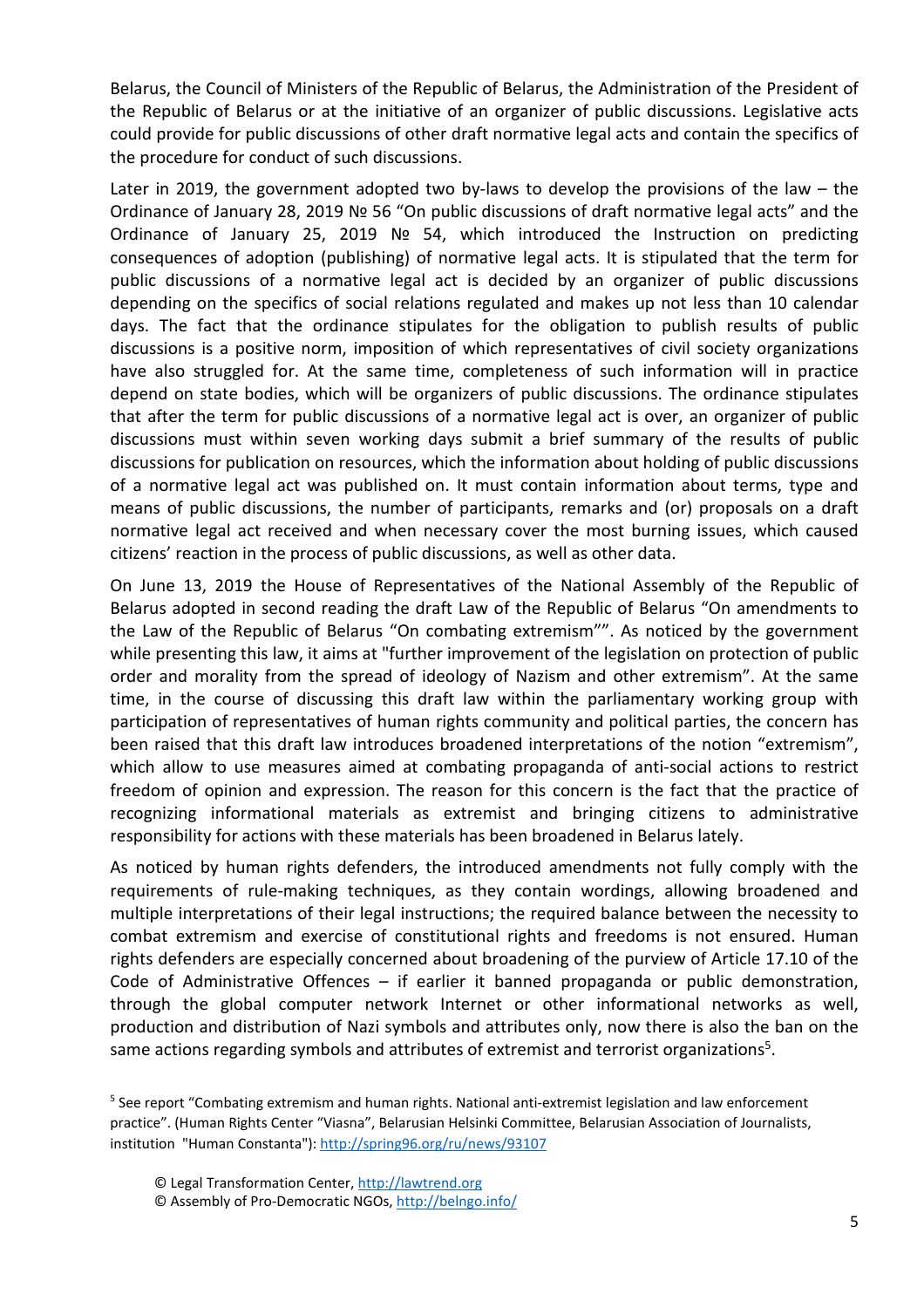#### **Legislative initiatives in the framework legislation on non-commercial organizations**

According to the plan of legislative activity, it has been planned to work out the Law of the Republic of Belarus "On amendments to the laws on activity of political parties and other public associations" in 2019 (it is to be submitted to the parliament in December 2019). The Ministry of Justice has acted as a developer of substantiation and initial draft of this normative act. In May 2019, a working group on development of this draft law was established in the ministry, which representatives of civil society, in particular the Belarusian Helsinki Committee, the public association "Tell the Truth" and certain political parties were also included to. Opposition political parties presented their view of possible amendments to the above-mentioned laws to the working group – a joint stance was presented at a meeting of the working group by a representative of the BSDP (Hramada) as a joint view of the BPF Party, the United Civil Party, the Party of the Left "Fair World", the Green Party, the organizing committees for establishment of such political parties as the BCD, "Nadzeya", the Belarusian Party of Workers, the Party of Freedom and Progress, as well as the movement "For Freedom" and the campaign "Our House"<sup>6</sup>. However, a representative of the Legal Transformation Center was not included in the working group, although it had submitted a written request for her to be included in the working group to the Ministry of Justice and despite the fact that she had been delegated to the working group by the decision of the VIII Congress of the Assembly of Pro-Democratic NGOs of Belarus<sup>7</sup>.

The worked out by the Ministry of Justice draft amendments to the laws "On public associations" and "On political parties" have been submitted for public discussions from July 12 to August 2, 2019<sup>8</sup> .

The draft law stipulates introduction of significant amendments regarding conditions for establishment and activity of public associations. Both the announced earlier by the ministry amendments (online submission of documents for registration of public associations, introduction of the obligation to publish financial reports by March 1) and some other novelties are presented for public discussions. They include:

 Obligation for newly-established republican public associations to establish their organizational structures in the majority of regions (not less than 4) and in Minsk within 6 months after registration. This requirement will not be applied to already existing republican public associations, registered by January 1, 2020. According to the explanation of the Ministry of Justice, the case is not about regional organizational structures  $-$  it will be enough to have an organizational structure of any level on the territory of a region. In our opinion, this is one of the most harmful provisions of the proposed draft law – introduction of the obligation to establish not less than 5 organizational structures means availability of not less than 5 additional legal addresses. As of now, even not all 15 political parties meet the requirement of having organizational structures in the majority of regions and in Minsk.

<sup>7</sup> Statement of the VIII Congress of the Assembly of Pro-Democratic NGOs of June 1, 2019 "On development of amendments to the Law "On public associations"" http://belngo.info/wp-content/uploads/2019/06/Zayava.pdf <sup>8</sup> Legal Forum of Belarus. Draft Law of the Republic of Belarus "On amendments to the laws on activity of political

parties and other public associations" – Public Discussion

http://forumpravo.by/forums/npa.aspx?forum=15&topic=13545

<sup>&</sup>lt;sup>6</sup> Law on political parties will be amended. https://news.tut.by/economics/639759.html

<sup>©</sup> Assembly of Pro-Democratic NGOs, http://belngo.info/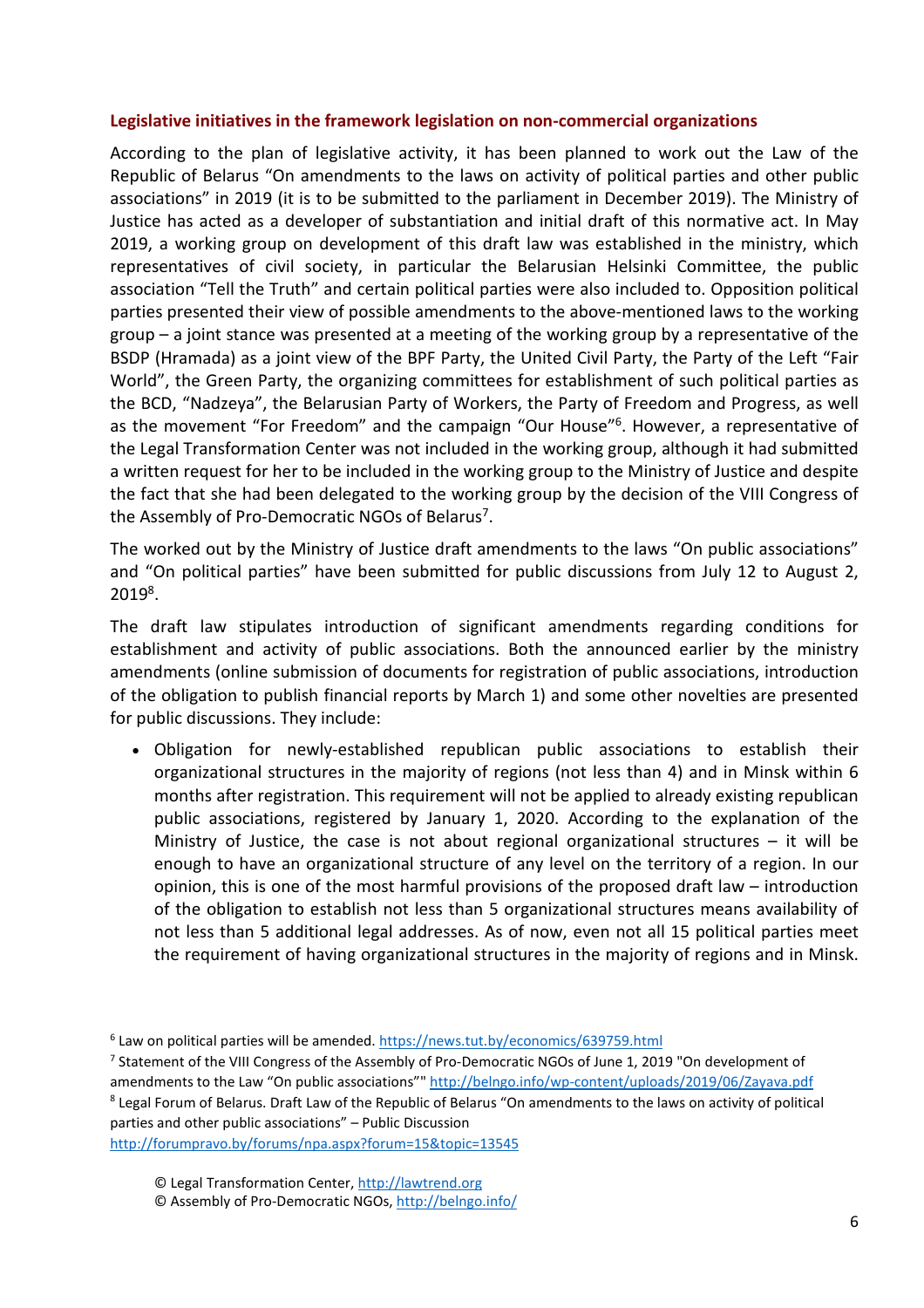Anyway, practical introduction of this norm will negatively affect the statistics and the number of newly-established republican public associations will drop in the country.

- Simultaneously, differentiation of local and republican public associations on the basis of the territory of their activity is lifted – it is supposed to abolish the requirement to obligatorily state the territory of activity of public associations in their charters, but to keep the notion of "status" of public associations (local, republican, international). Thus, both categories of organizations will have the possibility to act on the whole territory of Belarus. This step is an overdue and positive one, but at the same time it is a half measure, taking into account the above-mentioned requirement for republican organizations to register organizational structures.
- The procedure for establishment of international public associations is amended. When now their organizational structures abroad are established prior to registration, it is supposed to allow establishment of organizational structures within 6 months after registration – both on the territory of one or several foreign states and on the territory of Belarus.
- The minimum number of founders for a republican public association is decreased from 50 to 40 people, for a political party as well – from 1000 to 800 people.
- The possibility to establish supervisory councils within public associations is introduced, allowing people, who are not members of public associations, to be members of their supervisory councils.
- Instead of the current requirement to write down home and work phone numbers of founders or members of bodies of public associations in the lists of newly-established organizations and in their annual reports, the possibility to write down contact phone number is introduced, which will allow to provide citizens' mobile phone numbers for this purpose.
- Expenses for salaries of employees of a public association must not exceed 40% of total income of an organization (moreover, the initial variant, discussed at the working group, had even stricter restriction of 30%). This is one of the most significant new restrictions proposed by the draft law, which can negatively hit the majority of public associations. The proposed norm puts public associations in unequal conditions with other parties to civil-law relations – other organizational and legal forms of NCOs, for example, foundations, as well as commercial organizations (which do not have such restrictions). Such norms are sometimes introduced in some countries for charitable organizations, collecting special-purpose funds – but this is caused by the fact that these countries provide such organizations with respective tax benefits. Moreover, the proposed norm contradicts general civil legislation, as according to Article 553 Part 3 of the Civil Code, a donor, who makes a donation to an organization, can himself/herself decide on its purpose – the code does not stipulate for obligatory entering into donation agreements, so an organization may at all not control the amount of funds, which can be donated by a donor for salaries of its employees. In general, introduction of such a norm for all public associations is unreasonable and harmful and violates rights of those organizations, which due to their activity are completely dependent on employment of staff and due to subject of their activity have almost no need in other expenses. The proposal contradicts general employment policy of the state, including the Decree № 1 "On promotion of employment of the population", does not favour the increase

<sup>©</sup> Assembly of Pro-Democratic NGOs, http://belngo.info/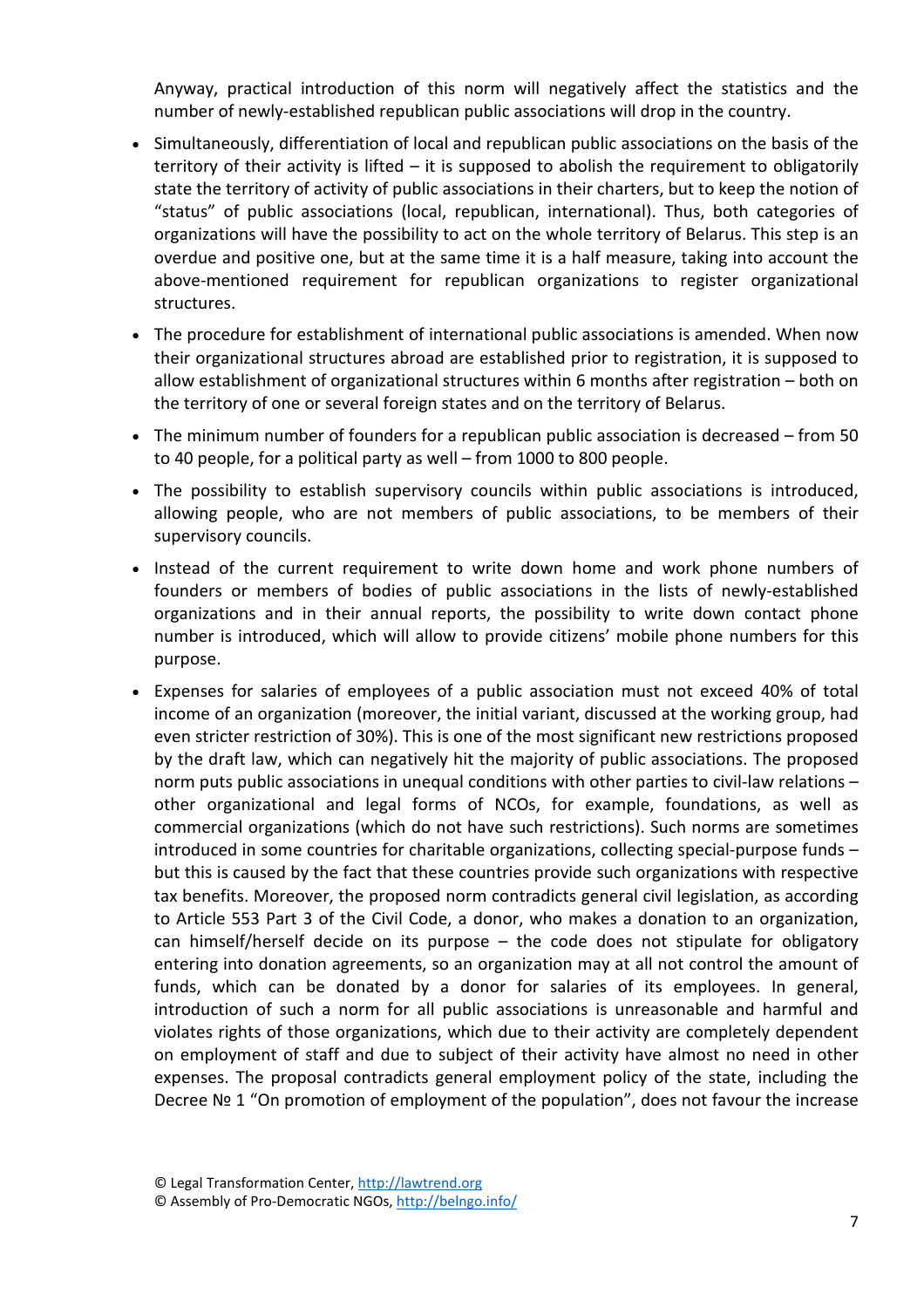of employees' salaries in all fields and can lead to payment of salaries under the table, decrease of the taxable base and volumes of deductions to the Social Security Fund.

- New principles for activity of public associations are introduced together with the previous principles of lawfulness, independence, voluntariness and publicity, the principles of democratism, freedom of association and self-governance are now enshrined, the principle of equality of all public associations is also defined more precisely.
- The provision about state support of public associations being based on the principle of lawfulness, partnership, transparency, equality, consistency and responsibility is introduced.
- It is proposed to enshrine that the state can provide public associations and unions with informational, methodological and other support, in the form of state social order as well.
- The rights of public associations to perform works, render services for state needs on a contractual basis without formation of commercial organizations and (or) participation in them are stipulated.
- The directly stipulated possibility to locate public associations in one-apartment residential houses (however, still not only consent of the owner is required, but also approval by the local authorities in accordance with the procedure, stipulated by Article 14 of the Housing Code and the legislation on administrative procedures) or at working places of the heads of associations or political parties, as well as their organizational structures (with the consent of employers). In our opinion, the wordings of the proposed provisions need to be more precise and location of political parties at working places of their leaders could create conditions for abuse and de facto lead to establishment of party structures on the basis of working place principle instead of territorial one.
- The possibility to conduct online meetings of supreme and governing bodies of public associations is stipulated, which is a positive measure.
- The documents, which are to be submitted by public associations and political parties by March 1 for annual reports, will now also include copies of documents, confirming that organizations have legal addresses.
- Public associations, political parties and unions are obliged to annually publish information about their activity (including financial reports) by March 1, providing free access to it, including publications in the media and (or) on their web-sites. Content of the data to be included in the information about activity of public associations and unions is determined by the Council of Ministers of the Republic of Belarus. Justification of the introduction of obligatory publication of financial reports with the recommendations of the Group of States against Corruption (the GRECO is a structure within the Council of Europe system) seems questionable, because it does not arise from the essence of the GRECO evaluation, which relates to funding of political parties only and not public associations<sup>9</sup>. Taking into account the already adopted in first reading in May 2019 amendments to the Law "On measures to prevent legalization of criminally obtained income, financing of terrorist activity and financing of proliferation of weapons of mass destruction", which stipulate providing the

<sup>&</sup>lt;sup>9</sup> Third Evaluation Round Summary of the Evaluation Report on Belarus Incriminations (ETS 173 and 191, GPC 2) (Theme I), Transparency of party funding (Theme II) - Adopted by GRECO at its 77th Plenary Meeting (Strasbourg, 16- 18 October 2017) https://rm.coe.int/third-evaluation-round-summary-of-the-evaluation-report-on-belarusinc/168076d562

<sup>©</sup> Legal Transformation Center, http://lawtrend.org

<sup>©</sup> Assembly of Pro-Democratic NGOs, http://belngo.info/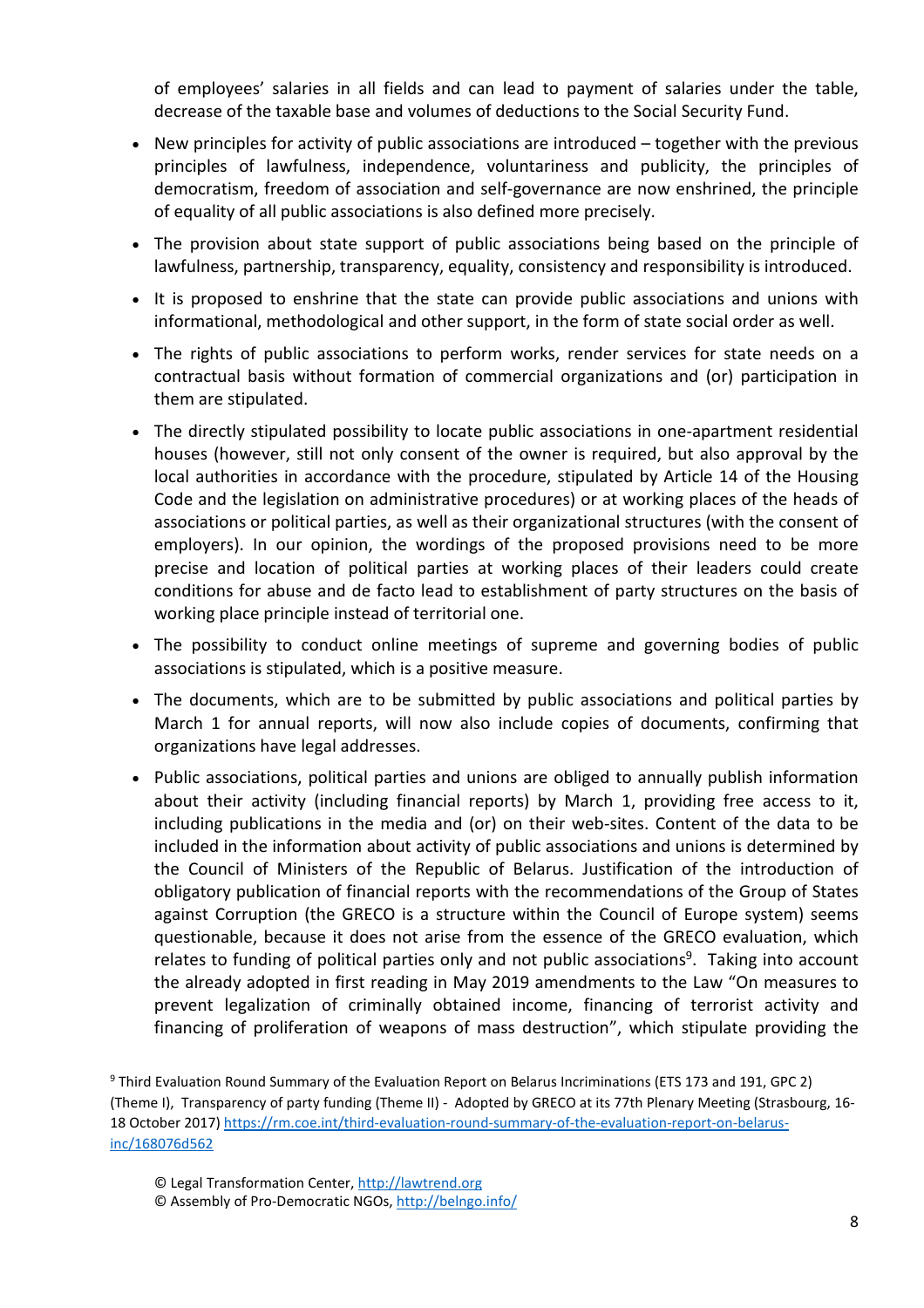Ministry of Justice with the function to determine content of the data to be provided by public associations under this law, it follows that public associations, regardless of scale of their activity and volumes of received funds, will have to prepare several types of reports (not taking into account "special-purpose" reports to the Social Security Fund, the Belarusian State Insurance, reports when receiving sponsor aid or foreign gratuitous aid) - 1) report to the registering body under the law on public associations, 2) report, including financial one, for promulgation through publishing, 3) report under the law "On measures to prevent legalization of criminally obtained income, financing of terrorist activity and financing of proliferation of weapons of mass destruction". Such a big number of duplicating one another reports will make work of public associations inefficient, disturbing them from their work on achievement of statutory goals. Vice versa, the amendment to the Tax Code, according to which public associations, not conducting entrepreneurial activity, are released from the obligation to submit annual reports, is a good example of the decrease of volumes of unnecessary reporting for NCOs.

Besides that, numerous amendments, resulting from the registering bodies' practice, are introduced to the law – refusal of registration of certain types of symbols, conditions for work with personal data of founders of public associations, the procedure for issue of duplicates of registration certificates and others. Inherently, what is meant here is a new version of the law "On public associations". Public associations will be given a year after the law comes into force to bring their charters in compliance with new requirements.

In general, despite the fact that some amendments are significant and greatly change the legal regime for establishment and activity of public associations, the draft law does not introduce any fundamental or framework amendments, which would affect the existing authorization-based procedure for registration of political parties and other public associations. Registration of associations is still obligatory, registering bodies can still arbitrarily refuse registration to unwanted by the authorities organizations, legal addresses on non-residential premises still remain a burdensome requirement for all public associations and their organizational structures (even those not having the status of a separate legal personality), access to funding sources is still limited for public associations, because of the ban on independent conduct of entrepreneurial activity as well, registering bodies still remain controlling bodies in respect of public associations.

NCOs will also be affected by the draft of the new Law of the Republic of Belarus "On state registration and liquidation (termination of activity) of economic entities" (planned to be worked out by December 2019 and submitted to the parliament in September 2020). It is supposed that this law will be directed at regulating establishment and registration of those legal personalities, whose establishment and registration are now regulated by the Decree of the President of the Republic of Belarus of January 16, 2009 № 1 "On state registration and liquidation (termination of activity) of economic entities". Such legal personalities also include such NCOs as institutions and associations (excluding unions of public associations). At the same time, the stipulated by the Decree Nº 1 declarative principle for state registration of economic entities will be retained. According to the official substantiation of this draft law, when it comes into force, the Decree Nº 1 will expire. In the first half of 2019, state bodies have not published any official information about the above-mentioned draft law.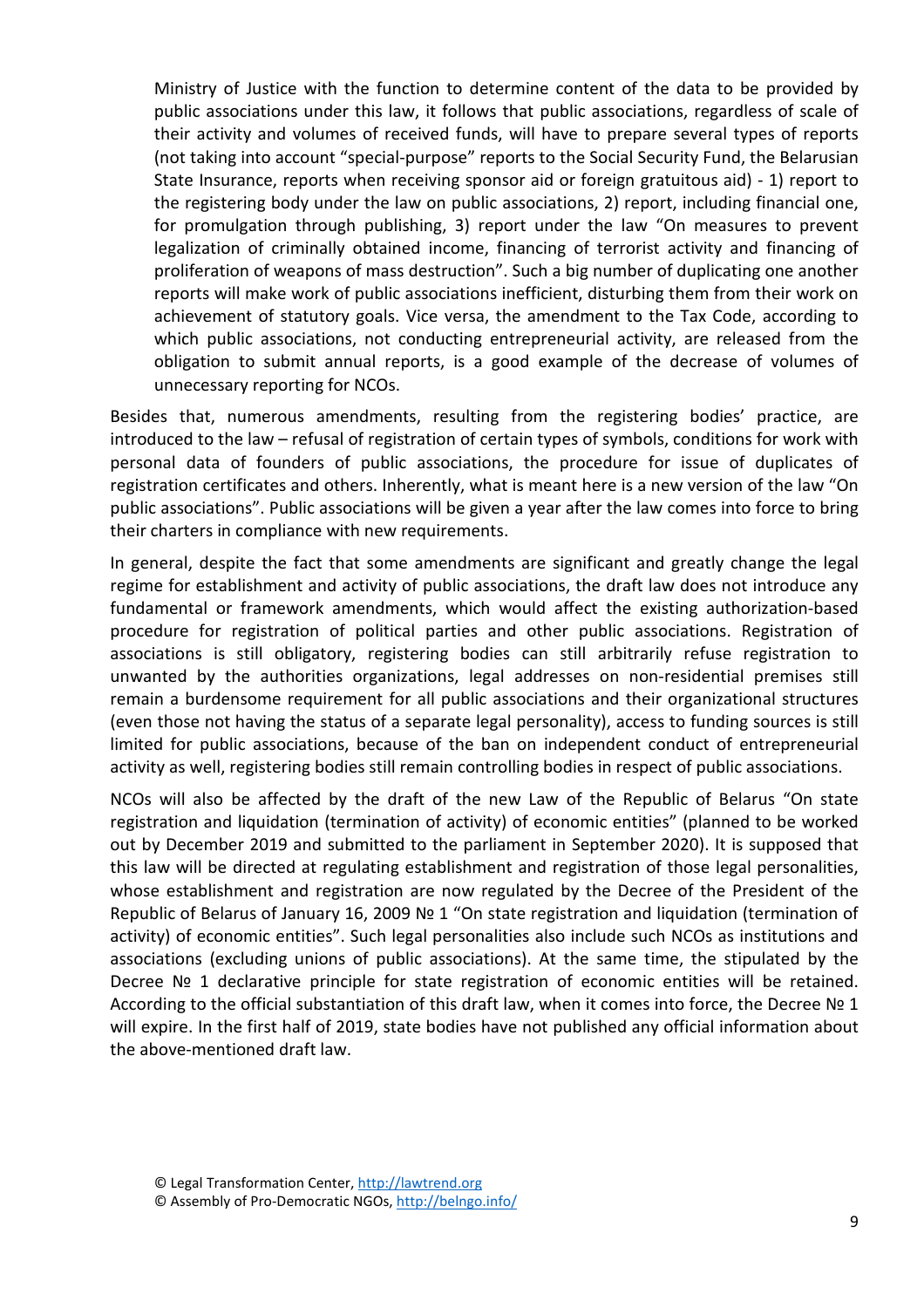### **Legislative initiatives affecting financial conditions for non-commercial organizations**

The updated draft amendments to the Decree of the President of the Republic of Belarus of August 31, 2015 № 5 "On foreign gratuitous aid", which touches upon issues of the receipt of funds by NCOs from external donors, were published on the web-site of the Department for Humanitarian Activity<sup>10</sup>. It is supposed that this or a little amended version of the decree will be signed. At the same time, draft amendments to the above-mentioned decree was already discussed in the department in 2017<sup>11</sup>, representatives of the department said in the spring 2018 that the draft was already ready to be signed<sup>12</sup> and in the spring 2019 the information about preparation of a new decree on foreign gratuitous aid was heard.

This time it is supposed to introduce the following main amendments to the procedure for receipt of foreign gratuitous aid (FGA) in cash:

- It is supposed to establish the Interagency Commission on FGA, which will make decisions on full or partial exemption of aid from taxes and levies, as well as approve purposes of its use. Besides representatives of the Administration of the President and the Department for Humanitarian Aid, representatives of the State Customs Committee, the State Control Committee and the Ministry for Taxes and Levies will be included into the commission.
- The Presidential Property Management Directorate will be given the right to explain the issues of application of this decree.
- It is proposed to introduce administrative responsibility in the FGA field  $-$  a warning or imposition of a fine of up to 10 basic units for untimely applying of a legal personality for registration of FGA; a warning or a fine of up to 5 basic units for untimely issue of a conclusion on expediency of exemption of FGA from taxes by an official or unlawful refusal to issue such a conclusion; a warning or a fine of up to 5 basic units for untimely issue of a certificate of registration of FGA by the Department's official. At the same time, the Department's officials are given the right to draw up protocols for the first two abovementioned violations, bodies of the State Control Committee – for the last above-mentioned violation.
- The list of purposes, which legal personalities can receive FGA for, is broadened. It is supposed to include in these purposes quite a broad list of activities on environmental protection and efficient (sustainable) use of natural resources, promotion of employment, improvement of working conditions and occupational safety, social security, development of physical culture, sports and cultural field. Such purposes as medical and psychological

10 The draft decree is available at: http://dha.gov.by/wpcontent/uploads/2019/07/%D0%94%D0%B5%D0%BA%D1%80%D0%B5%D1%82-%D0%B2- %D0%BF%D0%BE%D0%BB%D0%BD%D0%BE%D0%B9-%D0%B2%D0%B5%D1%80%D1%81%D0%B8%D0%B8.pdf

content/uploads/2017/11/Predlozheniya-TSentra-pravovoj-transformatsii-po-proektu-dekreta-5.pdf

<sup>12</sup> The updated draft Decree № 5 "On foreign gratuitous aid" will be presented to the president in the nearest future https://naviny.by/new/20180530/1527680544-obnovlennyy-proekt-dekreta-no-5-ob-inostrannoy-bezvozmezdnoypomoshchi-v

- © Legal Transformation Center, http://lawtrend.org
- © Assembly of Pro-Democratic NGOs, http://belngo.info/

 $11$  After several months of the new legislation on foreign gratuitous aid being in force, the Legal Transformation Center analyzed which main problems existed in this field and prepared the review "Main problems of the legislation on foreign gratuitous aid" https://www.lawtrend.org/freedom-of-association/osnovnye-problemy-zakonodatelstva-obinostrannoj-bezvozmezdnoj-pomoshhi, It submitted its proposals on the introduced in 2017 for public discussion draft law in the form of an appeal to the department: http://www.lawtrend.org/wp-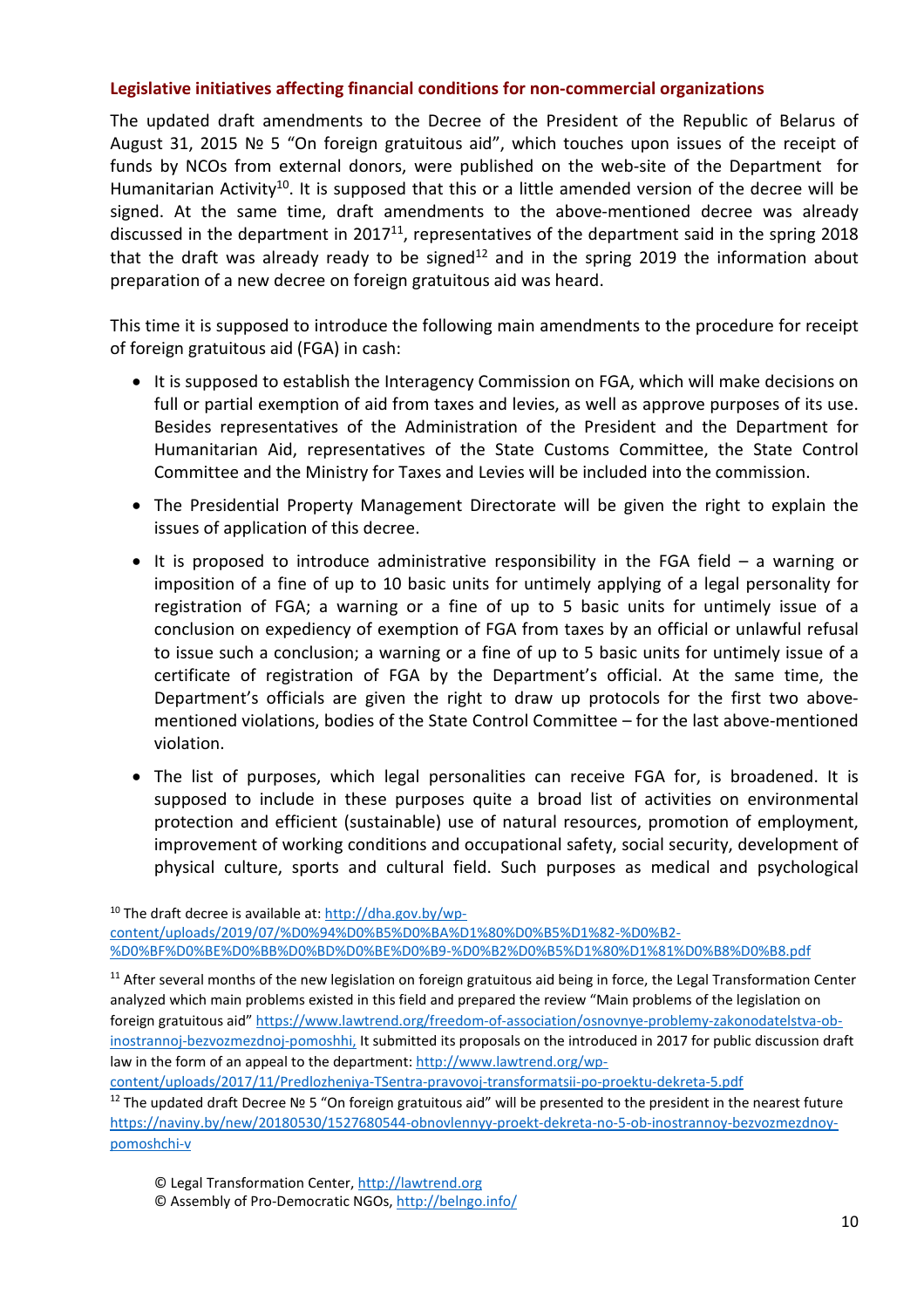treatment, ensuring sanitary and epidemiological wellbeing of population, scientific researches and scientific activity, acquisition and upgrade of scientific qualifications, support and development of education, correctional and pedagogical aid are also added to the list of such purposes. As earlier, there are no activities on defence of rights and freedoms (of children too), gender equality, prevention of discrimination, development of civil society, etc. in the list of purposes. It is proposed to give the powers to approve other aims to the Interagency Commission on FGA.

- Requirements for the plan of FGA use are amended. The draft stipulates that the plan must contain the amount of aid, purposes of its use, amount and types of expenses, the list of secondary recipients; when applying for registration of FGA with exemption from taxes – types of taxes and levies, which a recipient applies to be exempt from, separately for every purpose of FGA use and every type of expenses.
- The draft introduces differentiation in the procedures for registration of aid, aiming or not aiming at exemption from taxes (for example, it is stipulated in the list of the documents to be submitted that state bodies' conclusion on expediency of tax exemption is submitted by a recipient only in case of applying for such exemption).
- The amount of FGA, receiving which it is required to apply to government agencies of the republican level for a conclusion, is decreased from 10000 to more than 5000 basic units. Accordingly, it is stipulated that district executive committees can issue conclusions on aid of less than 1000 basic units.
- A concrete list of taxes and levies, which FGA could be exempt from, is provided for.
- It is stipulated that it is not allowed to apply tax benefits when FGA is used to pay for general corporate expenses, relating to maintenance of management apparatus of an organization and support of its activity; a list of such expenses is also provided for.
- The procedure for use of aid by secondary recipients is provided for.
- The procedure for approval of amendments to the plan of FGA use is simplified a little. It is stipulated that recipients have the right to apply to the Department with a request to introduce amendments to the plan in case of non-use or impossibility of further use of the registered aid in accordance with the plan, approved by the Department, also after the end of use period of aid, mentioned in the plan. Unexpended funds of up to 10 basic units, formed as a result of economy, could be used by recipients for general corporate expenses after approval of amendments to the plan by the Department. At the same time, the unexpended funds, which are exempt from taxes, are included into extraordinary income.
- It is stipulated that recipients of aid must start using aid within 3 months after its registration.
- The terms of submission of reporting on FGA are changed recipients must quarterly submit reports to the Department not later than on the  $10<sup>th</sup>$  day of the month, following the reported quarter.
- The notion of "humanitarian project" is introduced. It is an agreement, reached by a recipient and a provider, stipulating for a set of actions, aimed at achievement of one of the purposes of receipt of FGA, stipulated by the Decree, whose duration is not less than 1 year.

<sup>©</sup> Legal Transformation Center, http://lawtrend.org

<sup>©</sup> Assembly of Pro-Democratic NGOs, http://belngo.info/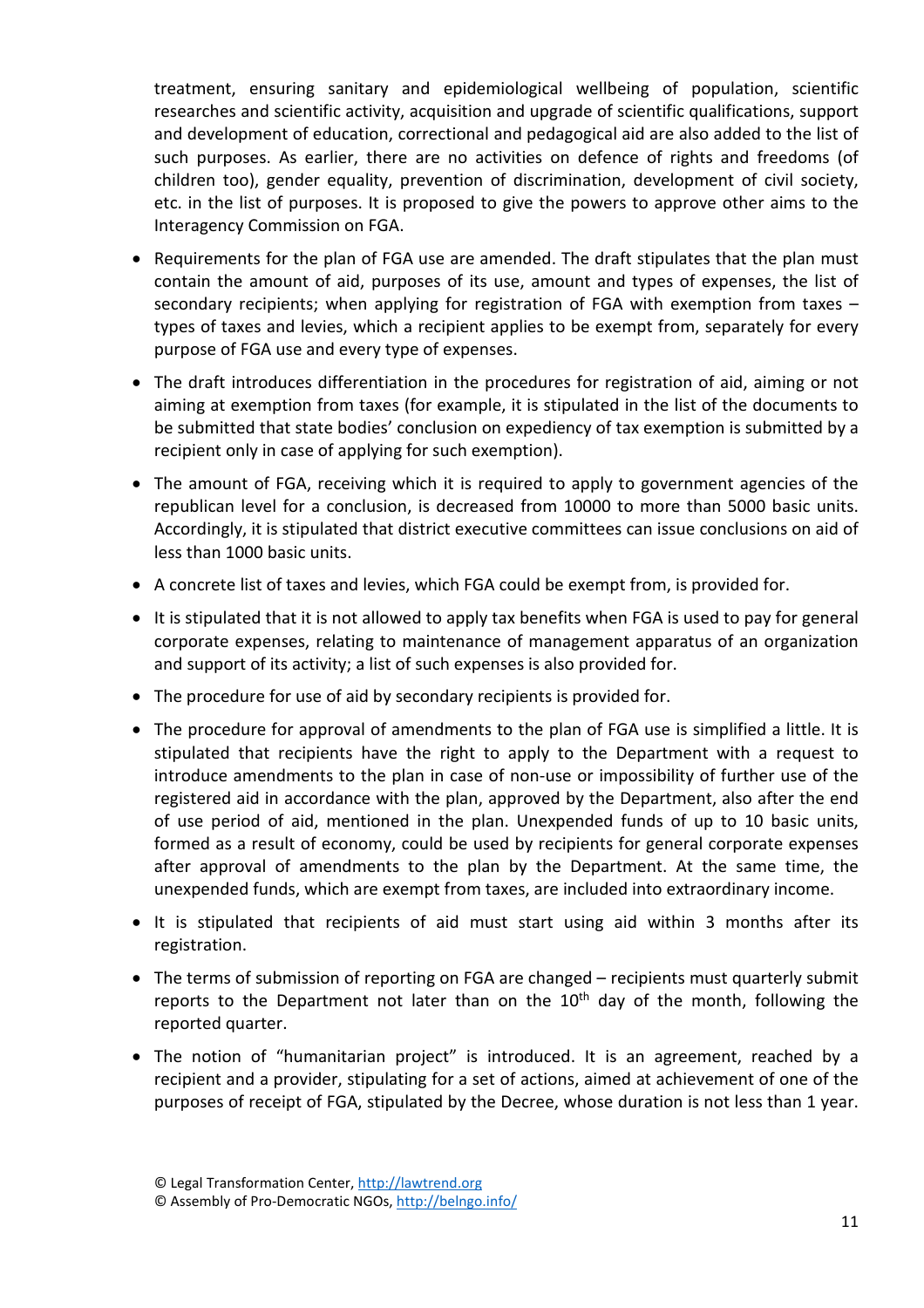At the same time, exemption of aid, received within a humanitarian project, from taxes and levies is conducted within a project as a whole.

Despite certain quite positive innovations, general assessment of the proposed draft will depend on its law enforcement practice after adoption; at the same time, no fundamental changes are introduced. Besides, together with maintaining of general authorization-based procedure for receipt of foreign aid, the draft decree keeps other negative norms – as now, it does not stipulate at least minimum amount of FGA, which would not require registration; citizens of the Republic of Belarus, permanently residing abroad, as well as foreign citizens and stateless persons, not having permits for permanent residence in Belarus, are referred to providers of FGA; funds, granted by foreign founders for funding of the established by them institutions in Belarus, and inpayments by foreign founders (members) to Belarusian NCOs are also referred to FGA.

In the spring 2019, the Legal Transformation Center prepared the analytical review "NCOs' access to gratuitous aid: international experience of legal regulations, legislation and practice in the Republic of Belarus". The analytical review was discussed at the round table "NCOs' access to gratuitous aid: international experience, legislation and practice in the Republic of Belarus", which took place on March 20, 2019 in Minsk and was organized by the Legal Transformation Center together with the Assembly of Pro-Democratic NGOs<sup>13</sup>. This review covers problematic issues of the legislation and its enforcement in respect of NCOs' access to foreign gratuitous aid.

In June 2019, the Ministry of Finance presented the draft Law of the Republic of Belarus "On amendments to the Law of the Republic of Belarus "On accounting and reporting"" for public discussions. The Legal Transformation Center prepared its proposals $<sup>14</sup>$  in support of amendments</sup> to unfavourable for NCOs norms of the law in force and sent them to the Ministry of Finance of the Republic of Belarus. Proposals with similar content were also sent by a range of Belarusian NCOs. The Ministry of Finance reacted to the proposals of the Legal Transformation Center and other NCOs – despite the fact that the proposals of non-commercial organizations were not taken into consideration, the problem of the requirement for NCOs to have chief accountants was publicly raised. A positive moment of the response to the proposals was explanation of the Ministry of Finance that when non-commercial organizations keep accounting records in income and expenditure legers (when operating under the simplified taxation system), provisions of the law on requirements for chief accountants are not applied to these organizations $<sup>15</sup>$ .</sup>

The draft law "On amendments to the Law of the Republic of Belarus "On measures to prevent legalization of criminally obtained income, financing of terrorist activity and financing of proliferation of weapons of mass destruction" is at the stage of being prepared for second reading

content/uploads/2019/06/Predlozheniya-TSentra-pravovoj-transformatsii-k-proektu-Zakona-ob-izmenenii-Zakona-Respubliki-Belaraus-O-buhgalterskoi-uchete-i-otchetnosti.pdf

<sup>15</sup> Public discussion of the draft Law of the Republic of Belarus "On amendments to the Law of the Republic of Belarus "on accounting and reporting" has been summed up. http://pravo.by/novosti/novosti-pravo-by/2019/july/36971/

<sup>&</sup>lt;sup>13</sup> Analytical review "NCOs' access to foreign gratuitous aid: international experience of legal regulations, legislation and practice in the Republic of Belarus" https://www.lawtrend.org/wp-content/uploads/2019/03/Analiticheskijobzor\_Dostup-nekommercheskih-organizatsij-k-bezvozmezdnoj-pomoshhi\_2019.pdf

<sup>&</sup>lt;sup>14</sup> Legal Transformation Center's proposals to the draft Law of the Republic of Belarus "On amendments to the Law of the Republic of Belarus "On accounting and reporting"" https://www.lawtrend.org/wp-

<sup>©</sup> Assembly of Pro-Democratic NGOs, http://belngo.info/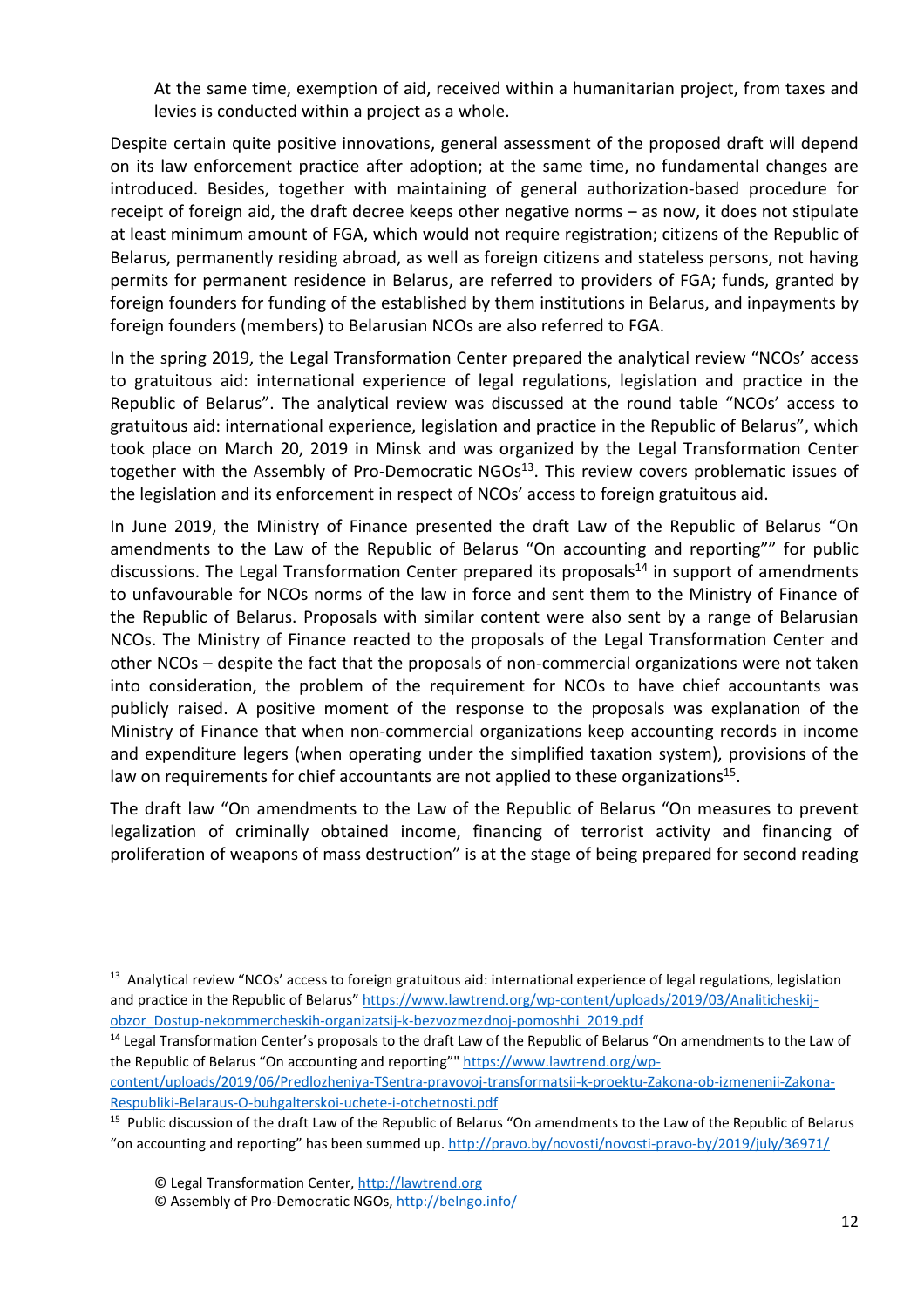in the House of Representatives<sup>16</sup>. The adopted on May 23, 2019 in first reading law stipulates that the Ministry of Justice will determine the content, procedure for storage and bringing to public notice by public associations and foundations of reporting on their activity and other data, required for taking measures to prevent funding of terrorist activity and funding of proliferation of weapons of mass destruction.

Thus, the law may introduce additional type of reporting for NCOs, despite the fact that the risk of getting NCOs involved in the above-mentioned activity is low. In particular, according to the final report on national assessment of money laundering and financing of terrorism risks, absence of facts when NCOs are used to commit acts relating to money laundering is evidence of low risk of their involvement into criminal activity. Activity of international terrorist organizations, their branches or members has not been recorded in the Republic of Belarus. There have been no facts of presence on the territory of the Republic of Belarus of individuals or organizations, included in the UN sanction list, as well as presence of their property or other owned by them assets detected. Organizations have not been recognized as terrorist by decisions of courts of the Republic of Belarus. There have been no facts of use of NCOs for funding of terrorist activity in the Republic of Belarus<sup>17</sup>.

The Legal Transformation Center together with the public association Ecohome prepared the enquiry to the Ministry of Justice, asking to explain the ministry's stance - if public associations' non-gratuitous activity on holding of lectures, exhibitions, sport and other events for statutory purposes will be considered entrepreneurial activity, when income from such activity is fully used to cover expenses for these events, and if lease of a part of premises, which are property of a public association, will be considered entrepreneurial activity. The Ministry of Justice considers it possible for public associations to conduct activity on holding of lectures, exhibitions, sport and other events, if the received funds are fully used to cover expenses for these events. It is also possible to conduct activity on leasing of premises at a charge. At the same time, the Ministry of Justice separately noticed in its response that in certain cases activity of a legal personality on leasing of isolated premises or other property would have attributes of entrepreneurial activity<sup>18</sup>.

<sup>16</sup> On amendments to the Law of the Republic of Belarus "On measures to prevent legalization of criminally obtained income, financing of terrorist activity and financing of proliferation of weapons of mass destruction" http://www.pravo.by/document/?guid=3941&p0=2019008001

<sup>17</sup> Interagency Commission has approved the final report on national assessment of risks of money laundering and financing of terrorism – January 18, 2019. http://pravo.by/novosti/obshchestvenno-politicheskie-i-v-oblastiprava/2019/january/32184/?fbclid=IwAR0wP4czzBwTY1-ZYbf-x1BurEqsp3O4LP1fWeNqFGfIr2SzFlVvPIUMCzU <sup>18</sup> On possibility for public associations to conduct non-gratuitous activity: stance of the Ministry of Justice https://www.lawtrend.org/freedom-of-association/o-vozmozhnosti-osushhestvleniya-obshhestvennymiobedineniyami-vozmezdnoj-deyatelnosti-pozitsiya-ministerstvayustitsii?fbclid=IwAR1VCxnlhrU0naxxv3kXOXdCtL8rnKvTkJEyBzt-Qx-\_h7zvhnys9OtUuLU

- © Legal Transformation Center, http://lawtrend.org
- © Assembly of Pro-Democratic NGOs, http://belngo.info/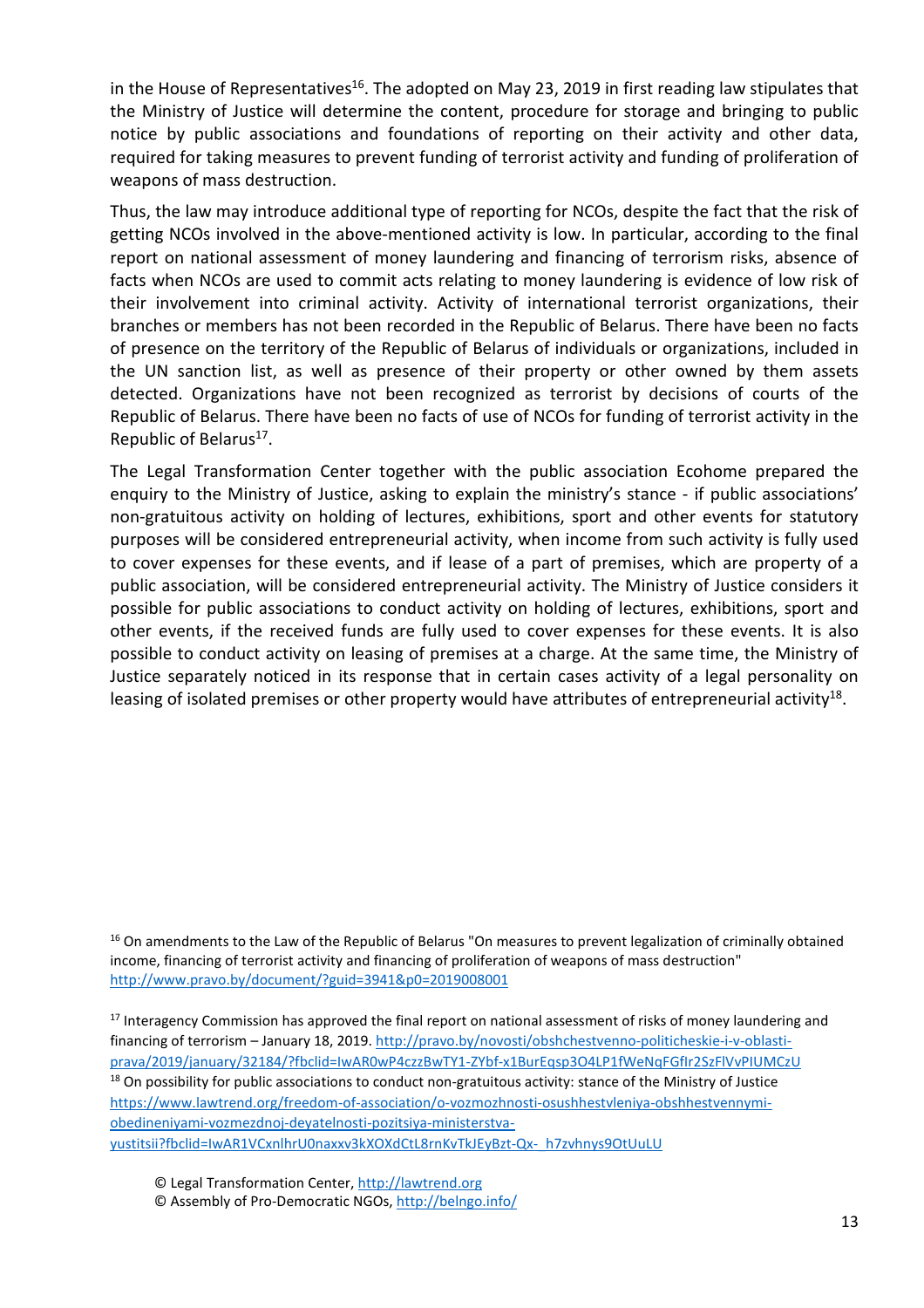### **Law enforcement practice and state policy in respect of civil society organizations**

As already mentioned, against the background of such significant amendments to the legislation affecting NCOs (and even more large-scale amendments planned for the nearest future), practice has shown stagnation. Besides the above-mentioned drastic changes in the situation with freedom of assembly, NCOs faced in the first half of the year those problems, which could be called traditional.

Thus, the Ministry of Justice still refuses registration to public associations on insignificant grounds, reasoning from the principle of undesirability of certain organizations being legalized. On January 8, 2019 the public association "Dzeya" was refused registration by the decision of the Ministry of Justice. It was already second refusal to register this organization. The Ministry of Justice claimed that it did not recognize the organization's application for registration as valid, because it had been signed by the authorized by the founding assembly member of the Dzeya council instead of the chancellor, elected by the council after the founding assembly. In the organization's opinion, this claim contradicts the provisions of the law "On public associations", according to which the application can be signed by both head of the organization and other authorized by the charter individuals. The Ministry of Justice's second claim was non-provision of the list of individuals present at the founding event by the applicants. The founders of the public association appealed against refusal of registration to the Supreme Court, however, it was not a success – on April 10 the court refused to satisfy the claim against refusal of registration to the organization, although certain claims of the Ministry of Justice against the submitted for registration documents were recognized by the court as unjustified.

In January 2019 the Justice Department of the Minsk City Executive Committee for the second time refused to register the public association "Immortal Regiment"; in March this refusal was recognized as justified after examination of the appeal in the Minsk City Court. The ground for the refusal was failure to mention the decision on approval of the name of the newly-established association in the minutes of the founding event, as well as non-observance of the prescribed form of the application for registration (it lacked postal address for sending of the registering body's decision after examination of the documents, submitted for registration).

In the first half of 2019 there have still been refusals to approve names of newly-established institutions, which remain the most popular form for obtaining the status of a registered NCO. The formal procedure for approval of names, aimed at not allowing establishment of organizations with confusingly similar names, in fact turns into the means of political censorship for creation of obstacles in registration of those initiatives, which are considered by the authorities as suspicious and unwanted.

The requirement for legal addresses to be in nonresidential premises remains one of the most prominent obstacles for establishment of new NCOs.

Hearing of the case upon claim of Nikolai Sharakh, an activist from Polatsk, took place on April 29 in the Economic Court of Vitebsk Region. He appealed to the court for recognition of actions of the Polatsk District Executive Committee officials, who had refused to register the private institution "Center for informational and legal support of socially vulnerable groups "Advocacy"", as unlawful. According to the written explanation of the district executive committee representative, registration was refused as a result of an oral appeal of the limited liability company "UTEK-Bel" representative about refusal to provide Nikolai Sharakh with a legal address for the institution, which was being registered. The court took the side of the founder of the NCO - after examination

<sup>©</sup> Legal Transformation Center, http://lawtrend.org

<sup>©</sup> Assembly of Pro-Democratic NGOs, http://belngo.info/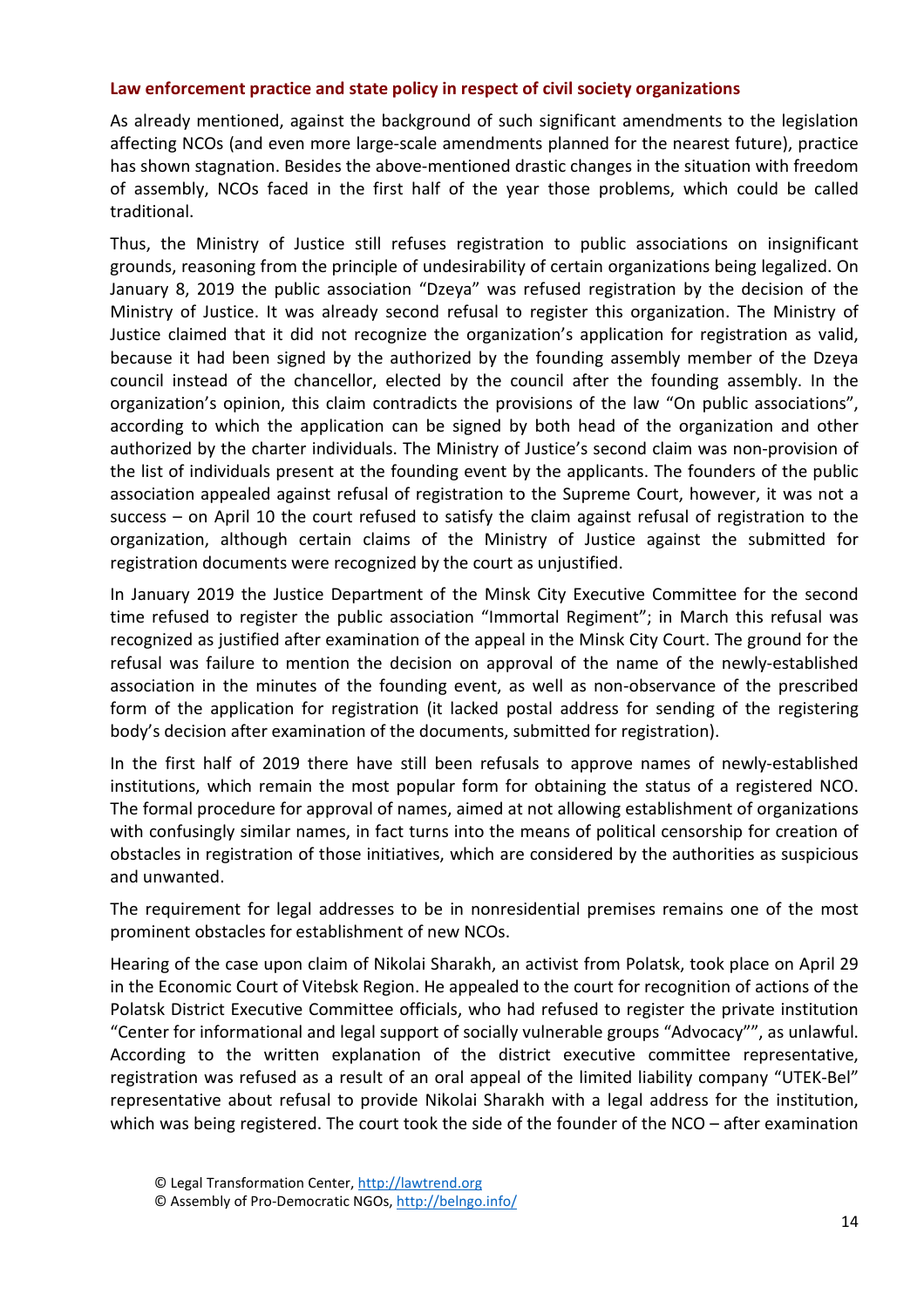of all case materials, the court recognized refusal of the Polatsk District Executive Committee to register the "Advocacy" Center as unlawful<sup>19</sup>.

In 2019, the practice to refuse approval of location of institutions in one-apartment private residential houses, which was one of the few possibilities to bypass the ban, continued. On April 8, the Vitebsk Regional Court examined the appeal against refusal to locate a NCO in an individual residential house. The case related to the Navapolatsk institution "Informational and cultural center "InitiArt"", whose founder and director is Volha Damaskina, a local activist. The "InitiArt" was found in 2016; it implements in Polatsk programs for development of the Belarusian language and revival of the Belarusian culture. The "InitiArt" has to have its legal address in a nonresidential building, which requires now additional expenses, although it does not need a permanent office for its practical activity at all. That's why the organization decided to use the opportunity, stipulated by Article 14 of the Housing Code, allowing usage of individual (blocked) residential houses for other purposes than intended, without converting them into nonresidential ones, with the concurrence of local authorities. However, the Navapolatsk City Executive Committee refused carrying out of this administrative procedure, having claimed that a legal address of an institution cannot be located in a residential house. Such a stance was supported by the regional executive committee, by the Navapolatsk City Court while examining the appeal against such a decision, and by the Vitebsk Regional Court<sup>20</sup>.

In many cases, rental of state-owned premises is an example of inequality of various NCOs in Belarus. Thus, having problems with payment for the complex of premises of communal ownership in Minsk, the BPF Party and the public association BPF "Revival" appealed to the Council of Ministers with the request on provision of equal rent rate with the application of a reduced coefficient 0,1. Such a reduced coefficient is granted by the decision of the government to the Communist Party, the public association "Belaya Rus", the Republican Party of Labour and Justice and others. However, the organizations were refused to be included in the list of organizations having reduced coefficients, which was a violation of the principle of equality of all political parties, stipulated by Article 4 of the Law of the Republic of Belarus "On political parties". As a result, the BPF had to stop renting a part of its premises in Minsk – the owner (a communal enterprise) filed suits on eviction of the organizations from 5 premises, two of which were satisfied due to the formed rental fee debt. In the first half of 2019, a range of other NCOs had to change their location because of inability to pay the increased fees for rental of state-owned premises.

Unequal conditions for activity of independent from the authorities organizations and loyal to them public structures are especially evident in cases of pressure on the most active organizations. Thus, in the first half of 2019, the administration forced 600 members out of 4000 to leave the Independent Trade Union of Miners of the JSC "Belaruskali" with threats and pressure; members of the independent trade union are under pressure<sup>21</sup>. In Homel, after the death of a road safety officer in Mahileu, local organizations of Roma faced discriminatory pressure due to ethnical profiling by militia – Volha Niachayeva, the head of the institution on adaptation of Romas "Romano Drom", was detained, her house was searched $^{22}$ .

<sup>&</sup>lt;sup>19</sup> Court recognized that the Polatsk District Executive Committee had violated the citizen's right to establishment of organization http://spring96.org/ru/news/92828

<sup>&</sup>lt;sup>20</sup> NCO's legal address in individual residential house: already impossible? http://belngo.info/2019.uradras.html

<sup>&</sup>lt;sup>21</sup> The Independent Trade Union of Miners is being destroyed in Salihorsk http://praca-by.info/all-news/item/6988-vsoligorske-unichtozhayut-nezavisimyj-profsoyuz-gornyakov

<sup>&</sup>lt;sup>22</sup> Militia broke into the house of the head of Roma organization in Homel https://www.svaboda.org/a/29956963.html

<sup>©</sup> Legal Transformation Center, http://lawtrend.org

<sup>©</sup> Assembly of Pro-Democratic NGOs, http://belngo.info/